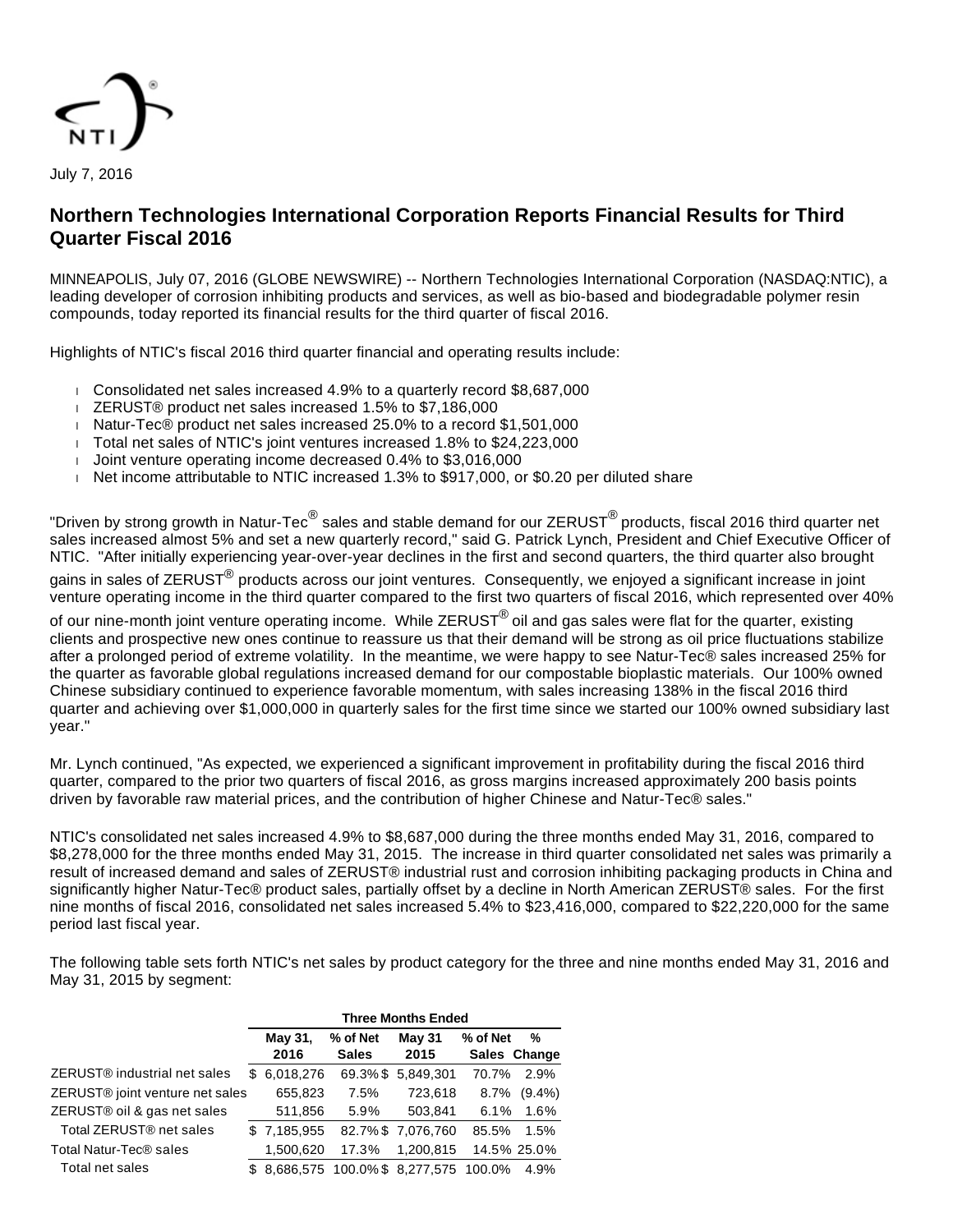|                                             |     | <b>Nine Months Ended</b> |              |                     |              |                 |  |  |
|---------------------------------------------|-----|--------------------------|--------------|---------------------|--------------|-----------------|--|--|
|                                             |     | May 31,                  | % of Net     | May 31,             | % of Net     | %               |  |  |
|                                             |     | 2016                     | <b>Sales</b> | 2015                | <b>Sales</b> | Change          |  |  |
| ZERUST <sup>®</sup> industrial net sales    | S   | 16,357,983               |              | 69.9%\$15.526.505   | 69.9%        | 5.4%            |  |  |
| ZERUST <sup>®</sup> joint venture net sales |     | 1,961,565                | 8.4%         | 2,189,888           |              | $9.9\%$ (10.4%) |  |  |
| ZERUST® oil & gas net sales                 |     | 1,229,426                | 5.3%         | 1,382,423           |              | $6.2\%$ (11.1%) |  |  |
| Total ZERUST <sup>®</sup> net sales         | \$. | 19,548,974               |              | 83.5%\$19,098,816   | 86.0%        | 2.4%            |  |  |
| Total Natur-Tec <sup>®</sup> sales          |     | 3,866,972                | 16.5%        | 3,121,563           | 14.0%        | 23.9%           |  |  |
| Total net sales                             |     | \$23,415,946             |              | 100.0%\$ 22,220,379 | 100.0%       | 5.4%            |  |  |

NTIC anticipates that sales of ZERUST® products and services into the oil and gas industry will continue to remain subject to volatility from quarter to quarter as sales are recognized.

Although NTIC's equity in income of joint ventures increased during the third quarter compared to the first two quarters of fiscal 2016, NTIC's equity in income of joint ventures decreased 3.5% to \$1,664,464 during the three months ended May 31, 2016 compared to equity in income of joint ventures of \$1,724,915 during the three months ended May 31, 2015, primarily a result of slight decreases in the profitability at the joint venture and a decrease in profitability associated with the anticipated liquidation of Tianjin Zerust.

NTIC recognized fee income for services provided to joint ventures of \$1,351,913 during the three months ended May 31, 2016, compared to \$1,303,964 during the three months ended May 31, 2015, representing an increase of 3.7%. The increase was attributable to the corresponding increase in total sales of the joint ventures as fees for services provided to joint ventures are a function of the net sales of NTIC's joint ventures, which were \$24,223,090 during the three months ended May 31, 2016, compared to \$23,796,532 for the three months ended May 31, 2015.

Operating expenses, as a percent of net sales, for the fiscal 2016 third quarter were 54.1%, compared to 54.7% for the same period last fiscal year, primarily a result of operating leverage on higher sales, stable selling, general and administrative expenses, and lower expenses incurred in support of joint ventures, partially offset by higher research and development expenses. Fiscal year-to-date, operating expenses, as a percent of net sales, were 58.9%, compared to 60.5% for the same period last fiscal year.

The company reported net income attributable to NTIC for the fiscal 2016 third quarter of \$917,000, or \$0.20 per diluted share, compared to net income attributable to NTIC of \$905,000, or \$0.20 per diluted share for the same period last fiscal year. For the first nine months of fiscal 2016, the company reported net income attributable to NTIC of \$575,000, or \$0.13 per diluted share, compared to net income attributable to NTIC of \$1,785,000, or \$0.39 per diluted share for the same period last fiscal year. The fiscal 2016 third quarter and nine month periods included \$383,000 and \$1,425,000, respectively, of expenses associated with legal and professional fees related to the termination of the joint venture agreement with Tianjin Zerust, the initiation of the liquidation of Tianjin Zerust, and the formation and initial operation of NTIC China.

NTIC's balance sheet remains strong, with no debt, and working capital of \$18,393,000 at May 31, 2016, including \$4,627,000 in cash and cash equivalents and \$2,240,000 in available for sale securities, compared to \$15,604,000 at August 31, 2015, including \$2,624,000 in cash and cash equivalents and \$2,027,000 in available for sale securities.

At May 31, 2016, the company had \$18,605,000 of investments in joint ventures, of which over 55% is cash, with the remaining balance invested in working capital.

Mr. Lynch added, "Our core ZERUST<sup>®</sup> business, including in China, showed signs of strengthening during third fiscal

quarter, and we are encouraged by the significant growth in Natur-Tec $^\circledR$  sales. While the ongoing instability in global oil prices challenges our expansion into the oil and gas industry, we continue to receive orders from both repeat clients and new ones. Consequently, we remain optimistic that our focus on this market segment will produce improving results in the fourth quarter of fiscal 2016 and beyond. We also continue to aggressively pursue our former Chinese joint venture partner in court, as he continues to block the orderly liquidation of the prior joint venture company. As a result, we are currently evaluating if, and when, we may need to write down our \$1,900,000 investment in this former joint venture. If the company decides to write down this investment, the company would incur a \$1,100,000 non-cash impairment charge. We continue to believe we are well positioned to defend NTIC against our former Chinese joint venture partner and expect a favorable outcome in the coming quarters. While fiscal 2016 has been a volatile year, with many moving parts, we are making significant progress enhancing our global brands, and we believe we are well positioned for significant long-term profitable growth."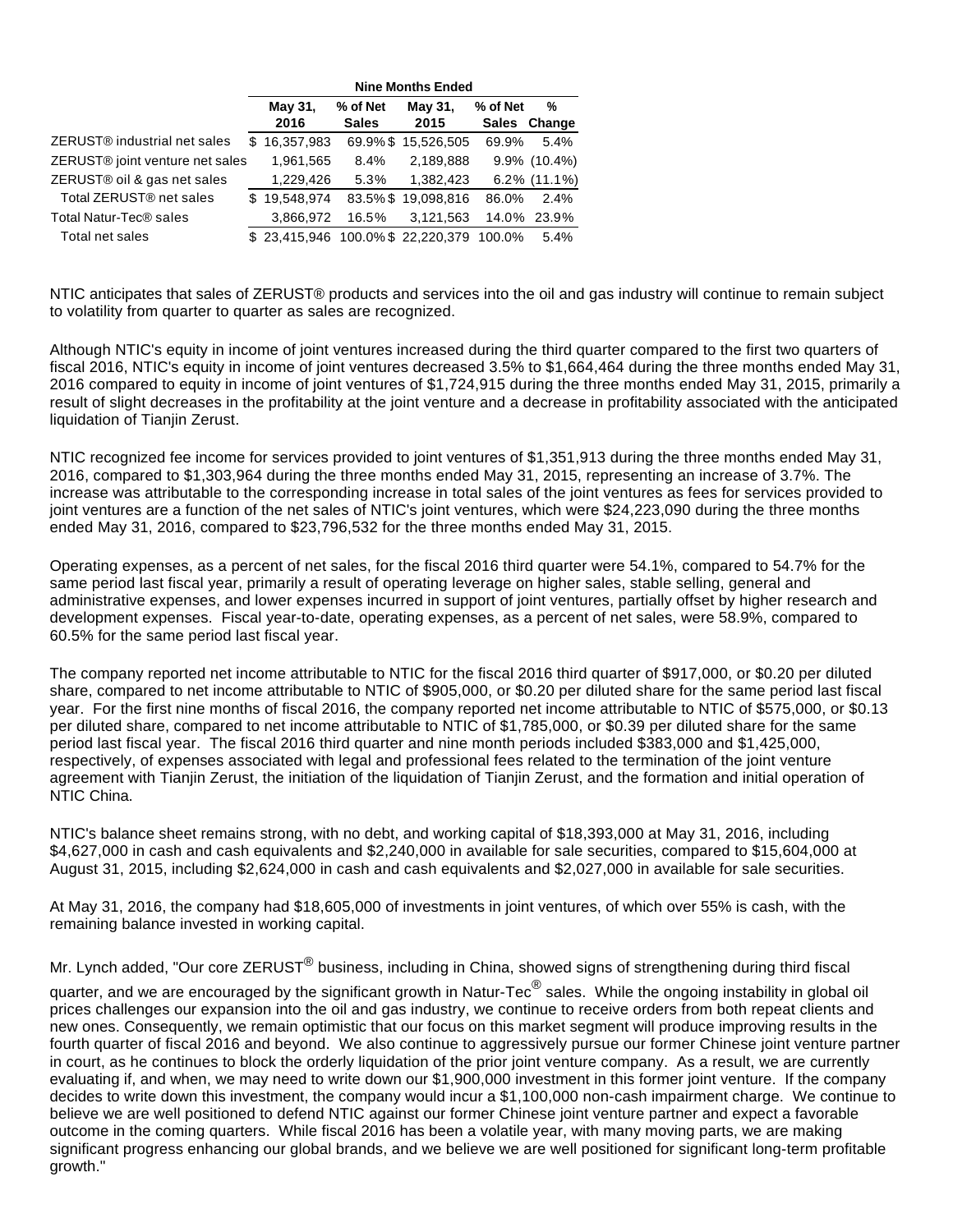## **Outlook**

For the fiscal year ending August 31, 2016, NTIC expects its net sales to be at the lower end of its previous guidance range of between \$34.0 million and \$37.0 million. The company also anticipates net income attributable to NTIC to be at the lower end of its previous guidance range between \$2.0 million to \$3.2 million, or between \$0.40 and \$0.70 per diluted share.

These estimates are subject to significant risks and uncertainties, including without limitation to risks and uncertainties relating to the change in NTIC's Chinese operations, pending litigation against NTIC's former Chinese joint venture partner, a possible future impairment charge on NTIC's investment in Tianjin Zerust, and other risks and uncertainties.

#### **Conference Call and Webcast**

NTIC will host a conference call today at 8:00 a.m. Central Time to review its results of operations for the third quarter of fiscal 2016 and its future outlook, followed by a question and answer session. The conference call will be available to interested parties through a live audio webcast available through NTIC's website at [www.ntic.com](https://www.globenewswire.com/Tracker?data=pecgjQcqvmJ8wQa7qd0hjQLA9cvDln1ySFeItAz4Czr-n8Jo0S5jNvgVdi5KmbdFjVL27u8QPJ5KDd6HicTewg==) or [http://ir.ntic.com/events.cfm](https://www.globenewswire.com/Tracker?data=tXLshAN4KVYjBKmAcx4TGpGBZDI0MR6HFzz_IQRcVqeNYjIP-I35sw27fNORqfBe34g71m1wP8jRR2NaZvyedj_wPurR2Z-HF0GC-BScSPhr08pSIMRtuaJmje9PXNTE) where the webcast will be archived and accessible for at least 12 months. The dial-in number for the conference call is (877) 670-9779 and the confirmation code is 40759336.

## **About Northern Technologies International Corporation**

Northern Technologies International Corporation develops and markets proprietary environmentally beneficial products and services in over 60 countries either directly or via a network of subsidiaries, joint ventures, independent distributors and agents. NTIC's primary business is corrosion prevention marketed primarily under the ZERUST® brand. NTIC has been selling its proprietary ZERUST® rust and corrosion inhibiting products and services to the automotive, electronics, electrical, mechanical, military and retail consumer markets, for over 40 years, and in recent years has targeted and expanded into the oil and gas industry. NTIC offers worldwide on-site technical consulting for rust and corrosion prevention issues. NTIC's technical service consultants work directly with the end users of NTIC's products to analyze their specific needs and develop systems to meet their technical requirements. NTIC also markets and sells a portfolio of bio-based and biodegradable polymer resins and finished products marketed under the Natur-Tec® brand.

## **Forward-Looking Statements**

Statements contained in this press release that are not historical information are forward-looking statements as defined within the Private Securities Litigation Reform Act of 1995. Such statements include NTIC's expectations regarding its financial guidance for fiscal 2016, anticipated demand from the oil and gas sector and anticipated increased oil and gas sales in the fourth quarter and beyond, possible future impairment charges, anticipated favorable outcome in pending litigation with former Chinese joint venture partner, anticipated long-term profitable growth, and other statements that can be identified by words such as "believes," "continues," "expects," "anticipates," "intends," "potential," "outlook," "will," "may," "would," "should," "guidance" or words of similar meaning, the use of future dates and any other statements that are not historical facts. Such forward-looking statements are based upon the current beliefs and expectations of NTIC's management and are inherently subject to risks and uncertainties that could cause actual results to differ materially from those projected or implied. Such potential risks and uncertainties include, but are not limited to, in no particular order: the effect on NTIC's business and operating results of the termination of NTIC's joint venture relationship in China and sale of products and services in China through NTIC China, including without limitation a possible future impairment of NTIC's investment in Tianjin Zerust; the ability of NTIC China to achieve significant sales; costs and expenses incurred by NTIC in connection with its pending litigation against its former Chinese joint venture partner and Cortec Corporation; NTIC's dependence on the success of its joint ventures and fees and dividend distributions that NTIC receives from them; NTIC's relationships with its joint ventures and its ability to maintain those relationships; NTIC's dependence on its joint venture in Germany in particular due to its significance and the effect of a termination of this or NTIC's other joint ventures on NTIC's business and operating results; risks related to the possible exit of the United Kingdom from the European Union and the European sovereign debt crisis, economic slowdown and political unrest; risks associated with NTIC's international operations; exposure to fluctuations in foreign currency exchange rates, including in particular the Euro compared to the U.S. dollar; the health of the U.S. and worldwide economies, including in particular the U.S. automotive industry; the level of growth in NTIC's markets; NTIC's investments in research and development efforts; acceptance of existing and new products; timing of NTIC's receipt of purchase orders under supply contracts; variability in sales to customers in the oil and gas industry and the effect on NTIC's quarterly financial results; increased competition; the costs and effects of complying with changes in tax, fiscal, government and other regulatory policies, including rules relating to environmental, health and safety matters; pending and potential litigation; and NTIC's reliance on its intellectual property rights and the absence of infringement of the intellectual property rights of others. More detailed information on these and additional factors which could affect NTIC's operating and financial results is described in the company's filings with the Securities and Exchange Commission, including its most recent annual report on Form 10-K. NTIC urges all interested parties to read these reports to gain a better understanding of the many business and other risks that the company faces. Additionally, NTIC undertakes no obligation to publicly release the results of any revisions to these forward-looking statements, which may be made to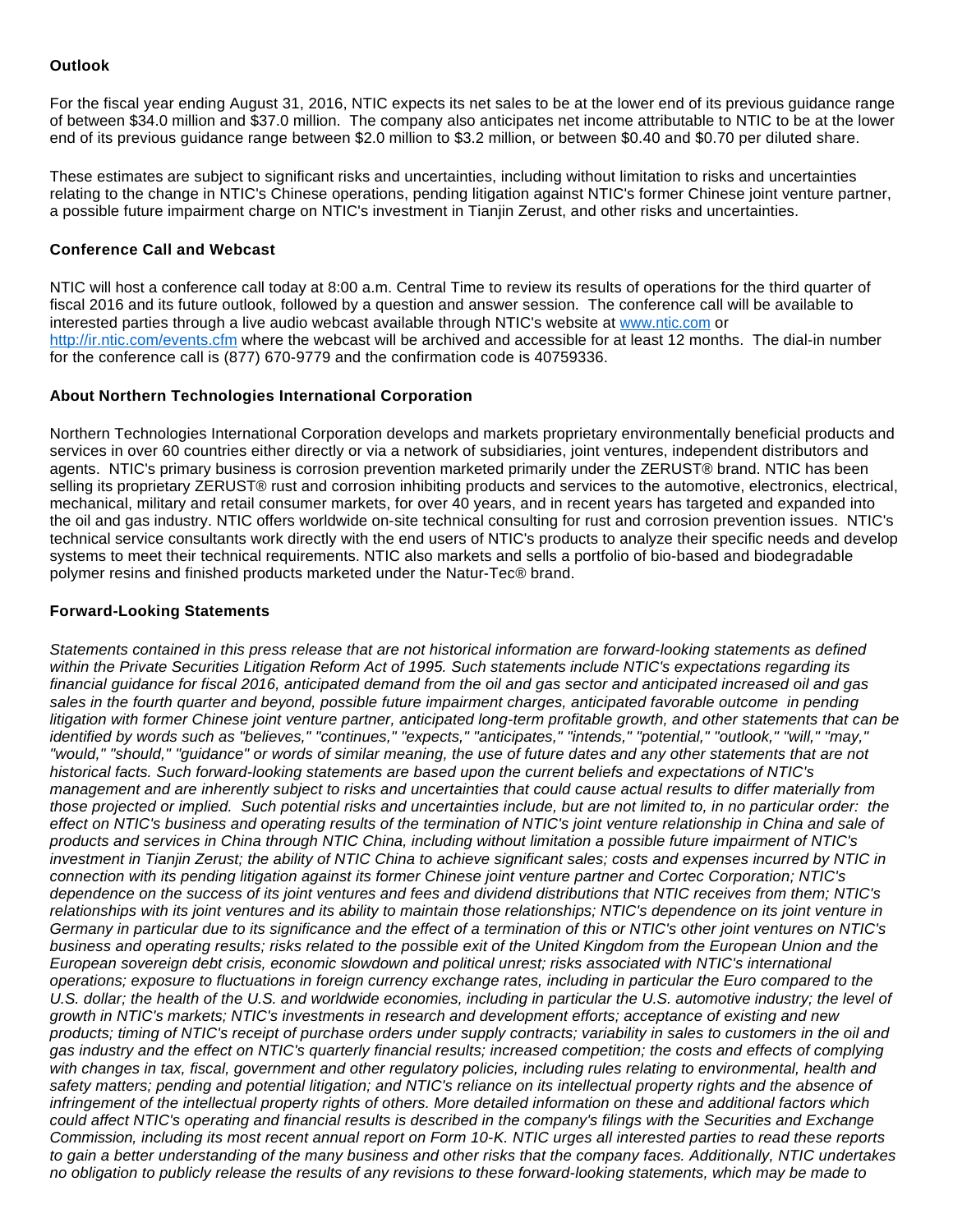#### **NORTHERN TECHNOLOGIES INTERNATIONAL CORPORATION AND SUBSIDIARIES CONSOLIDATED BALANCE SHEETS AS OF MAY 31, 2016 (UNAUDITED) AND AUGUST 31, 2015 (AUDITED)**

| <b>CURRENT ASSETS:</b><br>\$<br>Cash and cash equivalents<br>4,626,538 \$<br>2,623,981<br>Available for sale securities<br>2,239,792<br>2,027,441<br>Receivables:<br>Trade excluding joint ventures, less allowance for doubtful accounts of<br>\$40,000 at May 31, 2016 and August 31, 2015<br>4,573,671<br>4,027,167<br>718,899<br>Trade joint ventures<br>645,377<br>1,449,162<br>Fees for services provided to joint ventures<br>1,351,593<br>510,288<br>198,462<br>Income taxes<br>Inventories<br>7,411,006<br>7,468,441<br>Prepaid expenses<br>489,946<br>411,473<br>Deferred income taxes<br>424,108<br>424,108<br>22,345,841<br>19,275,612<br><b>Total current assets</b><br>PROPERTY AND EQUIPMENT, NET<br>7,298,036<br>7,293,163<br>OTHER ASSETS:<br>Investments in joint ventures<br>18,604,871<br>20,544,238<br>Investments at carrying value<br>1,883,668<br>1,883,668<br>Deferred income taxes<br>1,175,170<br>1,176,012<br>Patents and trademarks, net<br>1,264,780<br>1,262,219<br>Other<br>199,216<br>130,736<br>Total other assets<br>23,127,705<br>24,996,873<br>$$52,771,582$ \$<br>51,565,648<br><b>Total assets</b><br><b>LIABILITIES AND EQUITY</b><br><b>CURRENT LIABILITIES:</b><br>\$<br>Accounts payable<br>2,769,351 \$<br>2,101,175<br>Accrued liabilities:<br>Payroll and related benefits<br>819,302<br>1,056,257<br>Other<br>364,405<br>514,409<br>3,953,058<br>3,671,841<br><b>Total current liabilities</b><br>COMMITMENTS AND CONTINGENCIES<br>EQUITY:<br>Preferred stock, no par value; authorized 10,000 shares; none issued and outstanding<br>Common stock, \$0.02 par value per share; authorized 10,000,000<br>shares; issued and outstanding 4,537,116 and 4,539,045, respectively<br>90,742<br>90,781<br>13,738,062<br>13,441,264<br>Additional paid-in capital<br>35,098,100<br>Retained earnings<br>34,522,871<br>Accumulated other comprehensive loss<br>(3, 180, 811)<br>(3,239,074)<br>Stockholders' equity<br>45,687,830<br>44,874,105<br>Non-controlling interest<br>3,130,694<br>3,019,702<br><b>Total equity</b><br>48,818,524<br>47,893,807<br>52,771,582 \$<br>51,565,648<br>Total liabilities and equity |               | May 31, 2016 | August 31, 2015 |
|-----------------------------------------------------------------------------------------------------------------------------------------------------------------------------------------------------------------------------------------------------------------------------------------------------------------------------------------------------------------------------------------------------------------------------------------------------------------------------------------------------------------------------------------------------------------------------------------------------------------------------------------------------------------------------------------------------------------------------------------------------------------------------------------------------------------------------------------------------------------------------------------------------------------------------------------------------------------------------------------------------------------------------------------------------------------------------------------------------------------------------------------------------------------------------------------------------------------------------------------------------------------------------------------------------------------------------------------------------------------------------------------------------------------------------------------------------------------------------------------------------------------------------------------------------------------------------------------------------------------------------------------------------------------------------------------------------------------------------------------------------------------------------------------------------------------------------------------------------------------------------------------------------------------------------------------------------------------------------------------------------------------------------------------------------------------------------------------------------------------------------------------------------------------|---------------|--------------|-----------------|
|                                                                                                                                                                                                                                                                                                                                                                                                                                                                                                                                                                                                                                                                                                                                                                                                                                                                                                                                                                                                                                                                                                                                                                                                                                                                                                                                                                                                                                                                                                                                                                                                                                                                                                                                                                                                                                                                                                                                                                                                                                                                                                                                                                 | <b>ASSETS</b> |              |                 |
|                                                                                                                                                                                                                                                                                                                                                                                                                                                                                                                                                                                                                                                                                                                                                                                                                                                                                                                                                                                                                                                                                                                                                                                                                                                                                                                                                                                                                                                                                                                                                                                                                                                                                                                                                                                                                                                                                                                                                                                                                                                                                                                                                                 |               |              |                 |
|                                                                                                                                                                                                                                                                                                                                                                                                                                                                                                                                                                                                                                                                                                                                                                                                                                                                                                                                                                                                                                                                                                                                                                                                                                                                                                                                                                                                                                                                                                                                                                                                                                                                                                                                                                                                                                                                                                                                                                                                                                                                                                                                                                 |               |              |                 |
|                                                                                                                                                                                                                                                                                                                                                                                                                                                                                                                                                                                                                                                                                                                                                                                                                                                                                                                                                                                                                                                                                                                                                                                                                                                                                                                                                                                                                                                                                                                                                                                                                                                                                                                                                                                                                                                                                                                                                                                                                                                                                                                                                                 |               |              |                 |
|                                                                                                                                                                                                                                                                                                                                                                                                                                                                                                                                                                                                                                                                                                                                                                                                                                                                                                                                                                                                                                                                                                                                                                                                                                                                                                                                                                                                                                                                                                                                                                                                                                                                                                                                                                                                                                                                                                                                                                                                                                                                                                                                                                 |               |              |                 |
|                                                                                                                                                                                                                                                                                                                                                                                                                                                                                                                                                                                                                                                                                                                                                                                                                                                                                                                                                                                                                                                                                                                                                                                                                                                                                                                                                                                                                                                                                                                                                                                                                                                                                                                                                                                                                                                                                                                                                                                                                                                                                                                                                                 |               |              |                 |
|                                                                                                                                                                                                                                                                                                                                                                                                                                                                                                                                                                                                                                                                                                                                                                                                                                                                                                                                                                                                                                                                                                                                                                                                                                                                                                                                                                                                                                                                                                                                                                                                                                                                                                                                                                                                                                                                                                                                                                                                                                                                                                                                                                 |               |              |                 |
|                                                                                                                                                                                                                                                                                                                                                                                                                                                                                                                                                                                                                                                                                                                                                                                                                                                                                                                                                                                                                                                                                                                                                                                                                                                                                                                                                                                                                                                                                                                                                                                                                                                                                                                                                                                                                                                                                                                                                                                                                                                                                                                                                                 |               |              |                 |
|                                                                                                                                                                                                                                                                                                                                                                                                                                                                                                                                                                                                                                                                                                                                                                                                                                                                                                                                                                                                                                                                                                                                                                                                                                                                                                                                                                                                                                                                                                                                                                                                                                                                                                                                                                                                                                                                                                                                                                                                                                                                                                                                                                 |               |              |                 |
|                                                                                                                                                                                                                                                                                                                                                                                                                                                                                                                                                                                                                                                                                                                                                                                                                                                                                                                                                                                                                                                                                                                                                                                                                                                                                                                                                                                                                                                                                                                                                                                                                                                                                                                                                                                                                                                                                                                                                                                                                                                                                                                                                                 |               |              |                 |
|                                                                                                                                                                                                                                                                                                                                                                                                                                                                                                                                                                                                                                                                                                                                                                                                                                                                                                                                                                                                                                                                                                                                                                                                                                                                                                                                                                                                                                                                                                                                                                                                                                                                                                                                                                                                                                                                                                                                                                                                                                                                                                                                                                 |               |              |                 |
|                                                                                                                                                                                                                                                                                                                                                                                                                                                                                                                                                                                                                                                                                                                                                                                                                                                                                                                                                                                                                                                                                                                                                                                                                                                                                                                                                                                                                                                                                                                                                                                                                                                                                                                                                                                                                                                                                                                                                                                                                                                                                                                                                                 |               |              |                 |
|                                                                                                                                                                                                                                                                                                                                                                                                                                                                                                                                                                                                                                                                                                                                                                                                                                                                                                                                                                                                                                                                                                                                                                                                                                                                                                                                                                                                                                                                                                                                                                                                                                                                                                                                                                                                                                                                                                                                                                                                                                                                                                                                                                 |               |              |                 |
|                                                                                                                                                                                                                                                                                                                                                                                                                                                                                                                                                                                                                                                                                                                                                                                                                                                                                                                                                                                                                                                                                                                                                                                                                                                                                                                                                                                                                                                                                                                                                                                                                                                                                                                                                                                                                                                                                                                                                                                                                                                                                                                                                                 |               |              |                 |
|                                                                                                                                                                                                                                                                                                                                                                                                                                                                                                                                                                                                                                                                                                                                                                                                                                                                                                                                                                                                                                                                                                                                                                                                                                                                                                                                                                                                                                                                                                                                                                                                                                                                                                                                                                                                                                                                                                                                                                                                                                                                                                                                                                 |               |              |                 |
|                                                                                                                                                                                                                                                                                                                                                                                                                                                                                                                                                                                                                                                                                                                                                                                                                                                                                                                                                                                                                                                                                                                                                                                                                                                                                                                                                                                                                                                                                                                                                                                                                                                                                                                                                                                                                                                                                                                                                                                                                                                                                                                                                                 |               |              |                 |
|                                                                                                                                                                                                                                                                                                                                                                                                                                                                                                                                                                                                                                                                                                                                                                                                                                                                                                                                                                                                                                                                                                                                                                                                                                                                                                                                                                                                                                                                                                                                                                                                                                                                                                                                                                                                                                                                                                                                                                                                                                                                                                                                                                 |               |              |                 |
|                                                                                                                                                                                                                                                                                                                                                                                                                                                                                                                                                                                                                                                                                                                                                                                                                                                                                                                                                                                                                                                                                                                                                                                                                                                                                                                                                                                                                                                                                                                                                                                                                                                                                                                                                                                                                                                                                                                                                                                                                                                                                                                                                                 |               |              |                 |
|                                                                                                                                                                                                                                                                                                                                                                                                                                                                                                                                                                                                                                                                                                                                                                                                                                                                                                                                                                                                                                                                                                                                                                                                                                                                                                                                                                                                                                                                                                                                                                                                                                                                                                                                                                                                                                                                                                                                                                                                                                                                                                                                                                 |               |              |                 |
|                                                                                                                                                                                                                                                                                                                                                                                                                                                                                                                                                                                                                                                                                                                                                                                                                                                                                                                                                                                                                                                                                                                                                                                                                                                                                                                                                                                                                                                                                                                                                                                                                                                                                                                                                                                                                                                                                                                                                                                                                                                                                                                                                                 |               |              |                 |
|                                                                                                                                                                                                                                                                                                                                                                                                                                                                                                                                                                                                                                                                                                                                                                                                                                                                                                                                                                                                                                                                                                                                                                                                                                                                                                                                                                                                                                                                                                                                                                                                                                                                                                                                                                                                                                                                                                                                                                                                                                                                                                                                                                 |               |              |                 |
|                                                                                                                                                                                                                                                                                                                                                                                                                                                                                                                                                                                                                                                                                                                                                                                                                                                                                                                                                                                                                                                                                                                                                                                                                                                                                                                                                                                                                                                                                                                                                                                                                                                                                                                                                                                                                                                                                                                                                                                                                                                                                                                                                                 |               |              |                 |
|                                                                                                                                                                                                                                                                                                                                                                                                                                                                                                                                                                                                                                                                                                                                                                                                                                                                                                                                                                                                                                                                                                                                                                                                                                                                                                                                                                                                                                                                                                                                                                                                                                                                                                                                                                                                                                                                                                                                                                                                                                                                                                                                                                 |               |              |                 |
|                                                                                                                                                                                                                                                                                                                                                                                                                                                                                                                                                                                                                                                                                                                                                                                                                                                                                                                                                                                                                                                                                                                                                                                                                                                                                                                                                                                                                                                                                                                                                                                                                                                                                                                                                                                                                                                                                                                                                                                                                                                                                                                                                                 |               |              |                 |
|                                                                                                                                                                                                                                                                                                                                                                                                                                                                                                                                                                                                                                                                                                                                                                                                                                                                                                                                                                                                                                                                                                                                                                                                                                                                                                                                                                                                                                                                                                                                                                                                                                                                                                                                                                                                                                                                                                                                                                                                                                                                                                                                                                 |               |              |                 |
|                                                                                                                                                                                                                                                                                                                                                                                                                                                                                                                                                                                                                                                                                                                                                                                                                                                                                                                                                                                                                                                                                                                                                                                                                                                                                                                                                                                                                                                                                                                                                                                                                                                                                                                                                                                                                                                                                                                                                                                                                                                                                                                                                                 |               |              |                 |
|                                                                                                                                                                                                                                                                                                                                                                                                                                                                                                                                                                                                                                                                                                                                                                                                                                                                                                                                                                                                                                                                                                                                                                                                                                                                                                                                                                                                                                                                                                                                                                                                                                                                                                                                                                                                                                                                                                                                                                                                                                                                                                                                                                 |               |              |                 |
|                                                                                                                                                                                                                                                                                                                                                                                                                                                                                                                                                                                                                                                                                                                                                                                                                                                                                                                                                                                                                                                                                                                                                                                                                                                                                                                                                                                                                                                                                                                                                                                                                                                                                                                                                                                                                                                                                                                                                                                                                                                                                                                                                                 |               |              |                 |
|                                                                                                                                                                                                                                                                                                                                                                                                                                                                                                                                                                                                                                                                                                                                                                                                                                                                                                                                                                                                                                                                                                                                                                                                                                                                                                                                                                                                                                                                                                                                                                                                                                                                                                                                                                                                                                                                                                                                                                                                                                                                                                                                                                 |               |              |                 |
|                                                                                                                                                                                                                                                                                                                                                                                                                                                                                                                                                                                                                                                                                                                                                                                                                                                                                                                                                                                                                                                                                                                                                                                                                                                                                                                                                                                                                                                                                                                                                                                                                                                                                                                                                                                                                                                                                                                                                                                                                                                                                                                                                                 |               |              |                 |
|                                                                                                                                                                                                                                                                                                                                                                                                                                                                                                                                                                                                                                                                                                                                                                                                                                                                                                                                                                                                                                                                                                                                                                                                                                                                                                                                                                                                                                                                                                                                                                                                                                                                                                                                                                                                                                                                                                                                                                                                                                                                                                                                                                 |               |              |                 |
|                                                                                                                                                                                                                                                                                                                                                                                                                                                                                                                                                                                                                                                                                                                                                                                                                                                                                                                                                                                                                                                                                                                                                                                                                                                                                                                                                                                                                                                                                                                                                                                                                                                                                                                                                                                                                                                                                                                                                                                                                                                                                                                                                                 |               |              |                 |
|                                                                                                                                                                                                                                                                                                                                                                                                                                                                                                                                                                                                                                                                                                                                                                                                                                                                                                                                                                                                                                                                                                                                                                                                                                                                                                                                                                                                                                                                                                                                                                                                                                                                                                                                                                                                                                                                                                                                                                                                                                                                                                                                                                 |               |              |                 |
|                                                                                                                                                                                                                                                                                                                                                                                                                                                                                                                                                                                                                                                                                                                                                                                                                                                                                                                                                                                                                                                                                                                                                                                                                                                                                                                                                                                                                                                                                                                                                                                                                                                                                                                                                                                                                                                                                                                                                                                                                                                                                                                                                                 |               |              |                 |
|                                                                                                                                                                                                                                                                                                                                                                                                                                                                                                                                                                                                                                                                                                                                                                                                                                                                                                                                                                                                                                                                                                                                                                                                                                                                                                                                                                                                                                                                                                                                                                                                                                                                                                                                                                                                                                                                                                                                                                                                                                                                                                                                                                 |               |              |                 |
|                                                                                                                                                                                                                                                                                                                                                                                                                                                                                                                                                                                                                                                                                                                                                                                                                                                                                                                                                                                                                                                                                                                                                                                                                                                                                                                                                                                                                                                                                                                                                                                                                                                                                                                                                                                                                                                                                                                                                                                                                                                                                                                                                                 |               |              |                 |
|                                                                                                                                                                                                                                                                                                                                                                                                                                                                                                                                                                                                                                                                                                                                                                                                                                                                                                                                                                                                                                                                                                                                                                                                                                                                                                                                                                                                                                                                                                                                                                                                                                                                                                                                                                                                                                                                                                                                                                                                                                                                                                                                                                 |               |              |                 |
|                                                                                                                                                                                                                                                                                                                                                                                                                                                                                                                                                                                                                                                                                                                                                                                                                                                                                                                                                                                                                                                                                                                                                                                                                                                                                                                                                                                                                                                                                                                                                                                                                                                                                                                                                                                                                                                                                                                                                                                                                                                                                                                                                                 |               |              |                 |
|                                                                                                                                                                                                                                                                                                                                                                                                                                                                                                                                                                                                                                                                                                                                                                                                                                                                                                                                                                                                                                                                                                                                                                                                                                                                                                                                                                                                                                                                                                                                                                                                                                                                                                                                                                                                                                                                                                                                                                                                                                                                                                                                                                 |               |              |                 |
|                                                                                                                                                                                                                                                                                                                                                                                                                                                                                                                                                                                                                                                                                                                                                                                                                                                                                                                                                                                                                                                                                                                                                                                                                                                                                                                                                                                                                                                                                                                                                                                                                                                                                                                                                                                                                                                                                                                                                                                                                                                                                                                                                                 |               |              |                 |
|                                                                                                                                                                                                                                                                                                                                                                                                                                                                                                                                                                                                                                                                                                                                                                                                                                                                                                                                                                                                                                                                                                                                                                                                                                                                                                                                                                                                                                                                                                                                                                                                                                                                                                                                                                                                                                                                                                                                                                                                                                                                                                                                                                 |               |              |                 |
|                                                                                                                                                                                                                                                                                                                                                                                                                                                                                                                                                                                                                                                                                                                                                                                                                                                                                                                                                                                                                                                                                                                                                                                                                                                                                                                                                                                                                                                                                                                                                                                                                                                                                                                                                                                                                                                                                                                                                                                                                                                                                                                                                                 |               |              |                 |

#### **NORTHERN TECHNOLOGIES INTERNATIONAL CORPORATION AND SUBSIDIARIES CONSOLIDATED STATEMENTS OF OPERATIONS (UNAUDITED) FOR THE THREE AND NINE MONTHS ENDED MAY 31, 2016 AND 2015**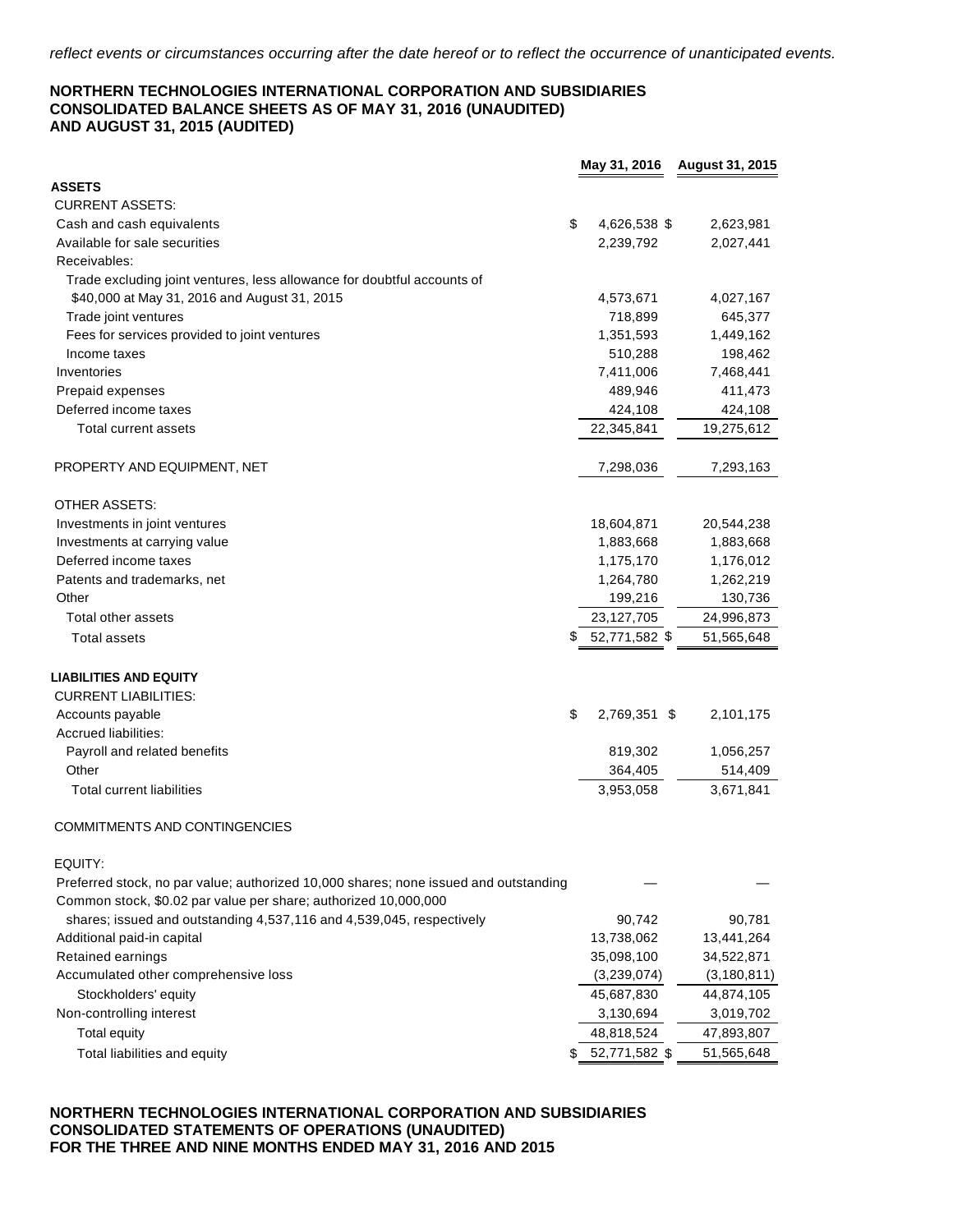|                                                      | <b>Three Months Ended</b> |                           |    | <b>Nine Months Ended</b> |     |              |  |
|------------------------------------------------------|---------------------------|---------------------------|----|--------------------------|-----|--------------|--|
|                                                      |                           | May 31, 2016 May 31, 2015 |    | May 31, 2016             |     | May 31, 2015 |  |
| <b>NET SALES:</b>                                    |                           |                           |    |                          |     |              |  |
| Net sales, excluding joint ventures                  |                           | \$7,925,357 \$7,553,957   |    | \$21,454,381             |     | \$20,030,491 |  |
| Net sales, to joint ventures                         | 761,218                   | 723,618                   |    | 1,961,565                |     | 2,189,888    |  |
| Total net sales                                      | 8,686,575                 | 8,277,575                 |    | 23,415,946               |     | 22,220,379   |  |
| Cost of goods sold                                   | 5,777,249                 | 5,595,207                 |    | 15,920,896               |     | 15,059,558   |  |
| Gross profit                                         | 2,909,326                 | 2,682,368                 |    | 7,495,050                |     | 7,160,821    |  |
| <b>JOINT VENTURE OPERATIONS:</b>                     |                           |                           |    |                          |     |              |  |
| Equity in income of joint ventures                   | 1,664,464                 | 1,724,915                 |    | 3,600,884                |     | 4,806,247    |  |
| Fees for services provided to joint ventures         | 1,351,913                 | 1,303,964                 |    | 3,808,384                |     | 4,432,494    |  |
| Total joint venture operations                       | 3,016,377                 | 3,028,879                 |    | 7,409,268                |     | 9,238,741    |  |
| <b>OPERATING EXPENSES:</b>                           |                           |                           |    |                          |     |              |  |
| Selling expenses                                     | 1,507,200                 | 1,434,627                 |    | 4,507,716                |     | 4,168,955    |  |
| General and administrative expenses                  | 1,691,077                 | 1,703,083                 |    | 5,057,777                |     | 4,794,206    |  |
| Expenses incurred in support of joint ventures       | 266,791                   | 327,586                   |    | 881,255                  |     | 1,510,830    |  |
| Research and development expenses                    | 1,231,950                 | 1,064,710                 |    | 3,349,572                |     | 2,968,879    |  |
| Total operating expenses                             | 4,697,018                 | 4,530,006                 |    | 13,796,320               |     | 13,442,870   |  |
| <b>OPERATING INCOME</b>                              | 1,228,685                 | 1,181,241                 |    | 1,107,998                |     | 2,956,692    |  |
| <b>INTEREST INCOME</b>                               | 29,868                    | 7,943                     |    | 58,425                   |     | 25,504       |  |
| <b>INTEREST EXPENSE</b>                              | (15, 465)                 | (6,004)                   |    | (30, 987)                |     | (14, 232)    |  |
| <b>OTHER INCOME</b>                                  | 6,294                     |                           |    | 7,255                    |     | 2,145        |  |
| INCOME BEFORE INCOME TAX EXPENSE                     | 1,249,382                 | 1,183,180                 |    | 1,142,691                |     | 2,970,109    |  |
| <b>INCOME TAX EXPENSE</b>                            | 225,395                   | 114,180                   |    | 262,359                  |     | 495,478      |  |
| <b>NET INCOME</b>                                    | 1,023,987                 | 1,069,000                 |    | 880,332                  |     | 2,474,631    |  |
| NET INCOME ATTRIBUTABLE TO NON-CONTROLLING INTERESTS | 106,614                   | 163,565                   |    | 305,099                  |     | 689,575      |  |
| NET INCOME ATTRIBUTABLE TO NTIC                      | \$<br>917,373             | \$<br>905,435             | \$ | 575,233                  | \$  | 1,785,056    |  |
| NET INCOME ATTRIBUTABLE TO NTIC PER COMMON SHARE:    |                           |                           |    |                          |     |              |  |
| Basic                                                | \$<br>0.20                | \$<br>0.20                | \$ | 0.13                     | -\$ | 0.40         |  |
| Diluted                                              | \$<br>0.20                | \$<br>0.20                | \$ | 0.13                     | \$  | 0.39         |  |
| WEIGHTED AVERAGE COMMON SHARES                       |                           |                           |    |                          |     |              |  |
| <b>ASSUMED OUTSTANDING:</b>                          |                           |                           |    |                          |     |              |  |
| Basic                                                | 4,538,970                 | 4,525,109                 |    | 4,538,005                |     | 4,519,279    |  |
| <b>Diluted</b>                                       | 4,563,801                 | 4,594,992                 |    | 4,587,064                |     | 4,635,561    |  |
|                                                      |                           |                           |    |                          |     |              |  |

Investor and Media Contacts:

Matthew Wolsfeld, CFO

NTIC

(763) 225-6600